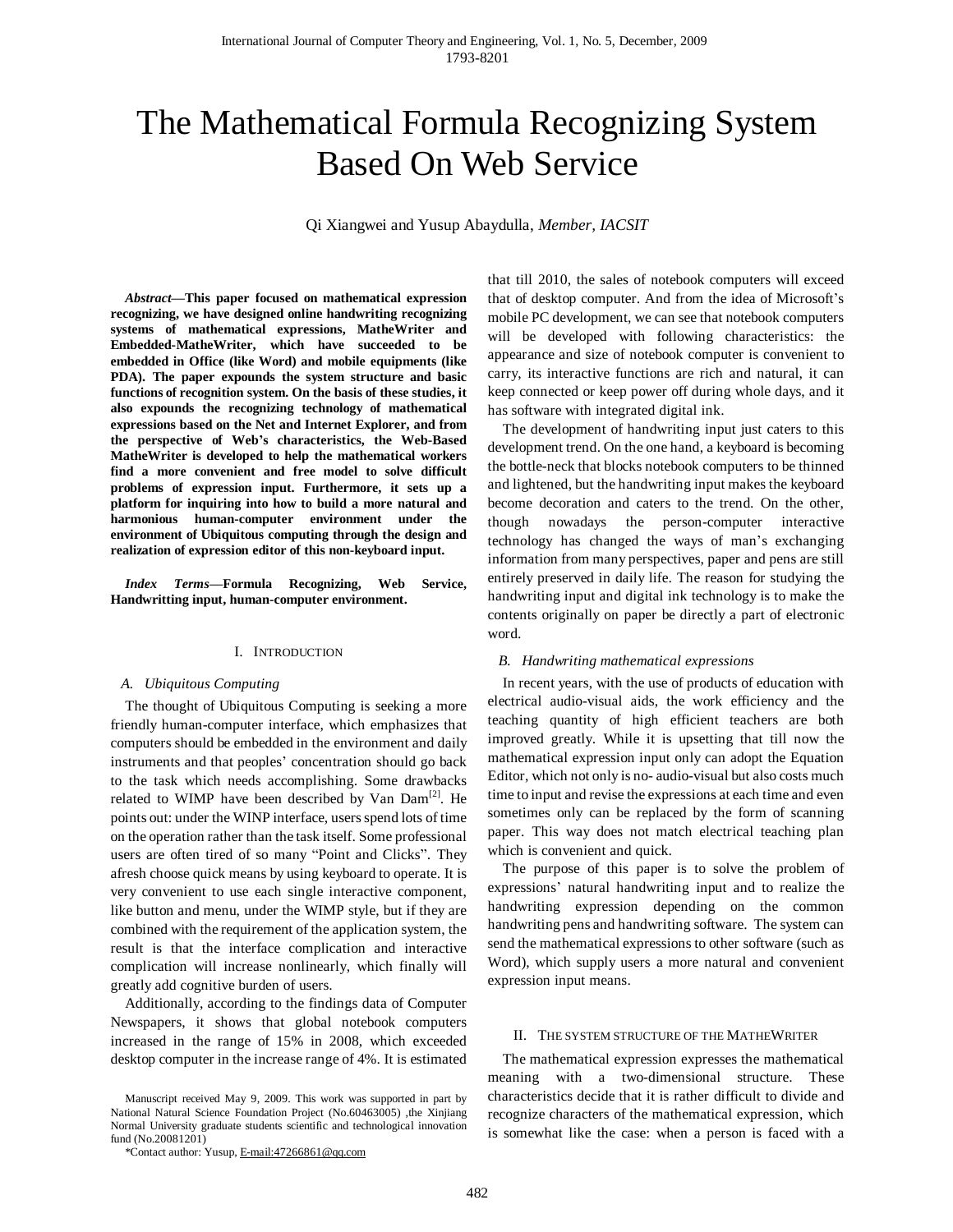formula, the first step is to know its characters and symbols and then the next is to analysis its structure to make sure what it wants to convey. Sometimes, we can interpret some former vague characters and structures with later structures. The computer recognizing process should also obey this rule. When recognizing characters, the data-in are defined as single characters and symbols, and when analyzing the structures, two-dimensional spatial relations of this collection of characters and symbols are proceeded to display the information of the given mathematical expression. Thus the recognizing of the mathematical expression involves the recognizing of characters and the analyzing of structures  $[3,4]$ .

The handwriting recognizing system has five subsystems, showed by the following figure 1:



# **Figure 1 Five subsystems of the handwriting recognizing system**

The Handwriting Input Pretreatment Subsystem: Because of the different sizes of characters input by users, the direction of writing strokes and the order between them may show difference, and the expressing format of characters also may not be identical. In other words, after the pretreatment of characters is finished, half of the work of recognizing characters has finished.

The Recognizing of Characters Subsystem:The subsystem mainly handles such problems as difficulties of dividing modules: space is too large to search, the clues to search space: the distance of strokes, the describing of the expression structure's analyzer, the categorizing of characters, and the analysis strategy of the expression structure's analyzer.

The Editing of Text Subsystem: Except for the function of inputting texts, the subsystem also functions as proofreading of texts, which realizes the proofreading of every recorded character by using of the technique of dictionary and the method of matching characters. Besides, the subsystem provides the function of editing and disposing handwriting, which solves the problems such as the limitation of small screens, disposing of recognizing mistakes, and implicit human-computer interaction.

The Maintenance Subsystem of Recognizing Dictionary: Hunting users' habits and adding newly discovered characters and words is one of the inevitable important tasks. The Maintenance Subsystem of Recognizing Dictionary is composed of the hunting module of users' habits, the discovering module of new characters and characters high frequently appearing, building module of expressions' structure features.

The Analyzing of Structures Subsystem: The subsystem

chiefly achieves of spatial structures analyses, logical structures analyses, semantic analyses and the disposition of analyzing and proofreading based on the structure analyses and semantic analyses, which is a complicated process. There is no need to talk about the problem of this respect further more which has been expounded in another paper.

The handwriting recognizing system includes the module of handwriting input, the module of pretreatment, the module of dividing characters, the module of studying, the module of matching characteristics, the module of after treatment, the module of recognizing characters and the module of the disposition of analyzing and proofreading based on the structure analyses and semantic analyses. The recognizing process of the system is simply described as the following figure 2:



**Figure 2 The recognizing process of the system**

In the condition of the PC, the system has achieved the support to Uyghur and Kazakh languages. The picture bellow is a testing interface of the recognizing system which supports Uyghur writing:



**Figure 3 Uyghur writing**

## III. WEB-BASED ONLINE RECOGNIZING TECHNOLOGIES

## *A. The Web-Based applications*

The handwriting recognizing system of mathematical expressions efficiently decreases the excessively detailed degree to which the mathematical expressions can be inputted only with the help of Equation Editor. Though, to some extent, it solves the expression input's problem, still it needs the support of client software. At many occasions, people need conveniently input mathematical expressions in time, so we put forward to develop an expression input system under the environment of Web. Only with the help of Internet Explorer and the net, the expression input can be realized, which embodies "computing centering on person" further.

The handwriting input system of mathematical expression we mentioned in Web is based on distributed system style of SOA(Service Oriented Architecture). The browser is treated as the client users use to interact with the system. It

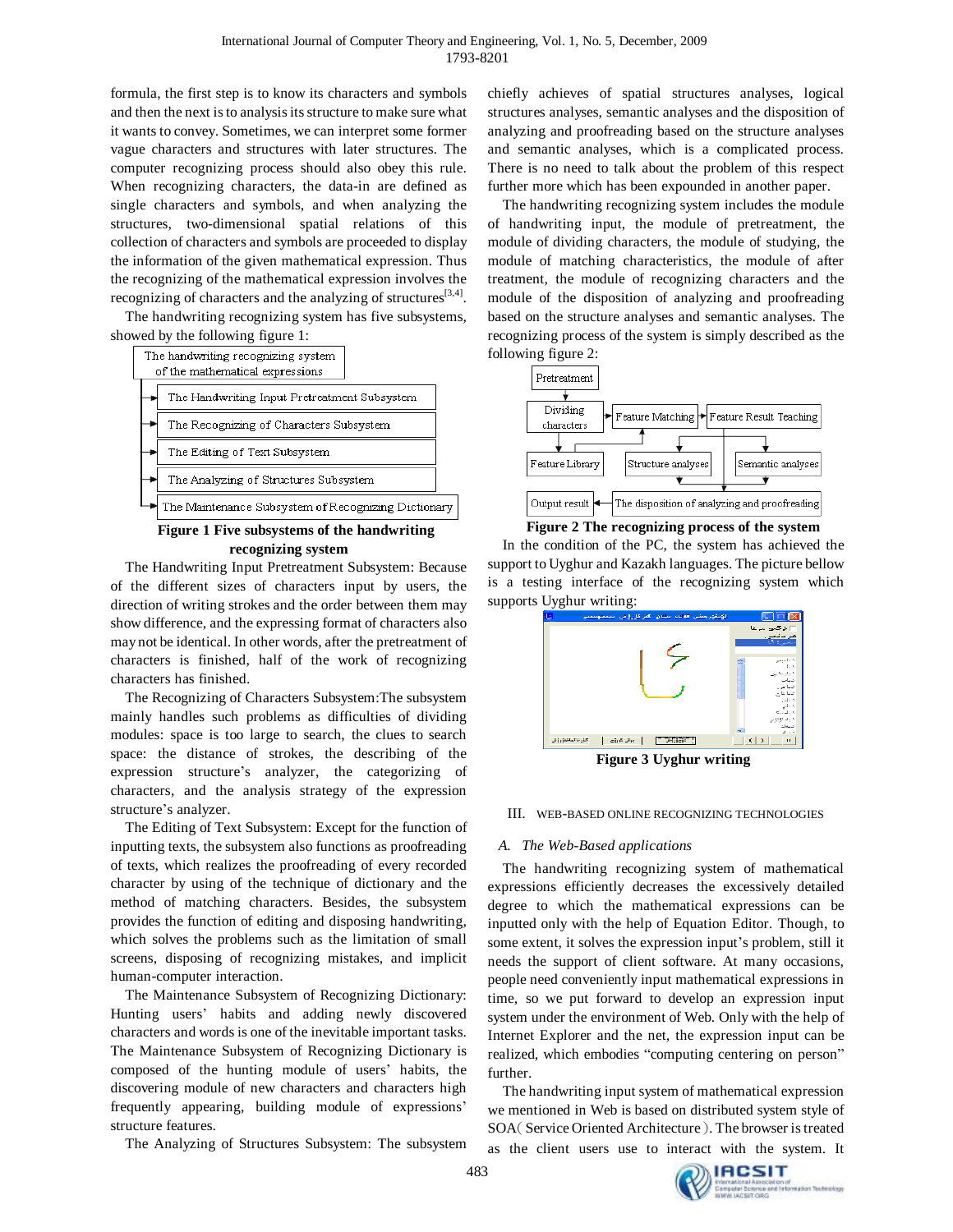completes the collection and classification of strokes and the timely feedback of users' interactive information, and structurally analyses the recognition results given back by the server. At the server, we adopt the way of WCF (Windows Communication Foundation) to supply the serving interface and to finish the recognizing of single characters.

# *B. The Silverlight page display technology*

Under the environment of Web, the strokes' input must have the corresponding carrying controllers. The ordinary HTML controller does not support the strokes' input. The Web researchers commonly collect strokes by the way of developing ActiveX controller or the use of Flash component embedded in the webs. After Microsoft's release of Silverlight in 2007, the Silverlight becomes the exciting Web's new technology. Someone even said that Silverlight is the ending of the Flash, we are realizing the client's design based on this component technology.

One of Silverlight's important functions is the InkPresenter controller. When using the Inkprenter controller, from its browser the Internet users can directly draw pictures in Silverlight's application program. Because the Silverlight is suitable to various operation systems and browsers, so is Inkpresenter, which gets rid of the limitation of the browsers operation system and hardware.

# *C. Using Inkpresenter to input strokes*

Inkpresernter makes application program realized, each stroke of the centralized strokes is composed of a group of StylusPoints. The strokes have some DrawingAttributes, which can definite the stokes' features such as their colors and size. Every point in the strokes also has features: coordinates X and Y representing the place and PressureFactor. Figure 4 shows its arrangement structure.



## **Figure 4 The arrangement structure**

InkPresenter is just a stroke container. Using of InkPresenter actually is creating strokes and interacting with strokes. But under the tacit condition, InkPresenter does not carry out these operations. It supplies some events and methods, which allows users to add and delete StrokeCollection and furthermore allows users to visit Stroke to interact with it. The key events of catching strokes are MouseLeftButtonDown、MouseMove MouseLeftButtonUp. When InkPresenter receives MouseLeftButtonDown event, a new stroke needs creating in the memory and adding into the StrokeCollection of InkPresenter. When it needs to move the mouse to create the Mousemove event inner the InkPresenter, the StylusPoints shoud be added to the stroke. As long as the users contact the MouseLeftButtonUp event, it needs to finish the stroke.

# *D. The classification of strokes and serialization of strokes collection*

In order to transmit the strokes from InkPresenter to service through the net, the strokes should be serialized. The serialization refers to the process of changing the object's condition to the form that can preserve and transmit. Antiserialization, contrary to the serialization, converts the data flow to the object. Combining these two processes can easily store and transmit data. In the system, we create the XAML presenting way based on characters for the classified strokes collection. Thus, the characters can be serialized and sent to the service.

In Silverlight, the LINQ to XML can be used to create the XAML presenting way. LINQ to XML is a XML memory programming interface which starts using of LINQ. Through the LINQ to XML way, we can go deep to the inner part of the strokes collection object, and use the stokes' inquiring results as the parameters of XElement's and XAttribute' s constructor to realize the XML tree expressing of strokes collections.

# *E. Supplying the recognizing service of a single symbol by the WCF way*

The Windows® Communication Foundation (WCF) service supplies the system's recognizing functions. To a distributed application program, its transmission of the message is based on the rule of data exchange made in advance. The rule is the basis on which both sides for data exchange (like the server and the client) can understand each other. In WCF, the rule made in advance is called the Contact. Our system uses two of the rules. ① Service Contract,②Data Contract. In the system, the result of the recognizing includes not only the 'int' type's symbols(Unicode) itself but also the Rectangle type' s Bounding Box of characters. We transmit these result data from the server to the client and analyze and use them. Except for the definitions already contracted, the communication ways between the client and the server and the address where the service is supplied should be assigned to realize the communication between the client and the server. These three things compose the Endpoint's parts respectively 1)Address 2) Binding 3) Contract. In the system, we use BasicHttpBinding to appoint http to transmit and the data form is text/xml, which are in accord with the basic web services norms.

For the recognition of a single mathematical symbol, we define it as RecognizeSymbol, a service contact. The process by which we realize the service at the server is as follows. The sequenced character collection gained at the customer end is created as the InkCollector object by the Ling to XML way. Then the stroke collection should be transmitted to the stroke collection of RecognizeSymbol's object in recognition engine. The recognition engine uses the Recognize way to recognize the stroke collection, makes a alternative character list as to the recognition result according to the matching probability, computes the bounding box for the strokes involved in the recognizing, and finally gives the result list of recognition back to the client.